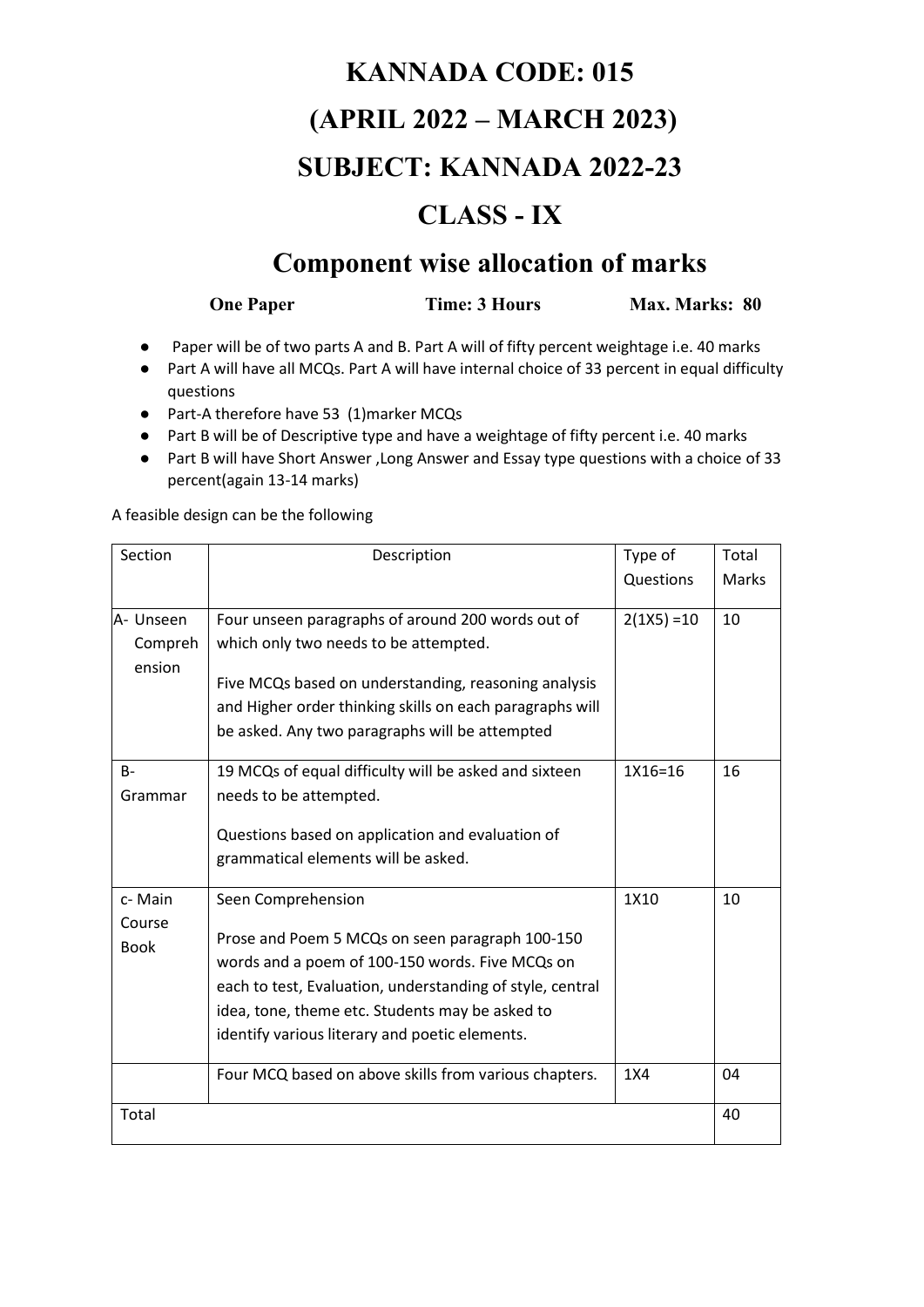| <b>TYPE</b>             | Marks for each           | No of Questions |                | Total             |       |
|-------------------------|--------------------------|-----------------|----------------|-------------------|-------|
|                         | question                 | Prose           | Poem           | Patya puraka pata | Marks |
|                         |                          |                 |                |                   |       |
| Short answer -1         | $\overline{\mathcal{L}}$ | 1               | 1              | $\mathfrak{p}$    | 08    |
| Short answer -2         | 3                        | 2               | $\overline{2}$ | 0                 | 12    |
| Long answer             | 4                        | 1               | 1              | 0                 | 08    |
| <b>Creative Writing</b> | $(4+4+4)$                |                 |                | 3                 | 12    |
| Total                   |                          |                 |                |                   | 40    |

### **The question paper will be divided into two(Part-A&B)**

| $Part - A$       | Area/ field                                        |    | periods |
|------------------|----------------------------------------------------|----|---------|
| <b>Sections:</b> |                                                    |    |         |
| <b>Section-A</b> | <b>Unseen Comprehensive</b><br>paragraphs(02)(MCQ) | 10 | 05      |
| <b>Section-B</b> | Grammar (MCQ)                                      | 16 | 20      |
| <b>Section-C</b> | Seen Comprehensive paragraphs<br>(2)               | 10 | 05      |
|                  | Prose and Poem(MCQ)                                |    |         |
|                  | Skill questions from various<br>chapters.(MCQ)     | 04 | 05      |
| $Part - B$       |                                                    |    |         |
|                  | Prose                                              | 12 | 25      |
|                  | Poetry                                             | 12 | 25      |
|                  | Patyapuraka pata                                   | 04 | 10      |
| <b>Creative</b>  | <b>Essay Writing</b>                               | 12 | 10      |
| writing          | , Report writing,                                  |    |         |
|                  | Letter Writing.                                    |    |         |
| <b>Total</b>     |                                                    | 80 | 105     |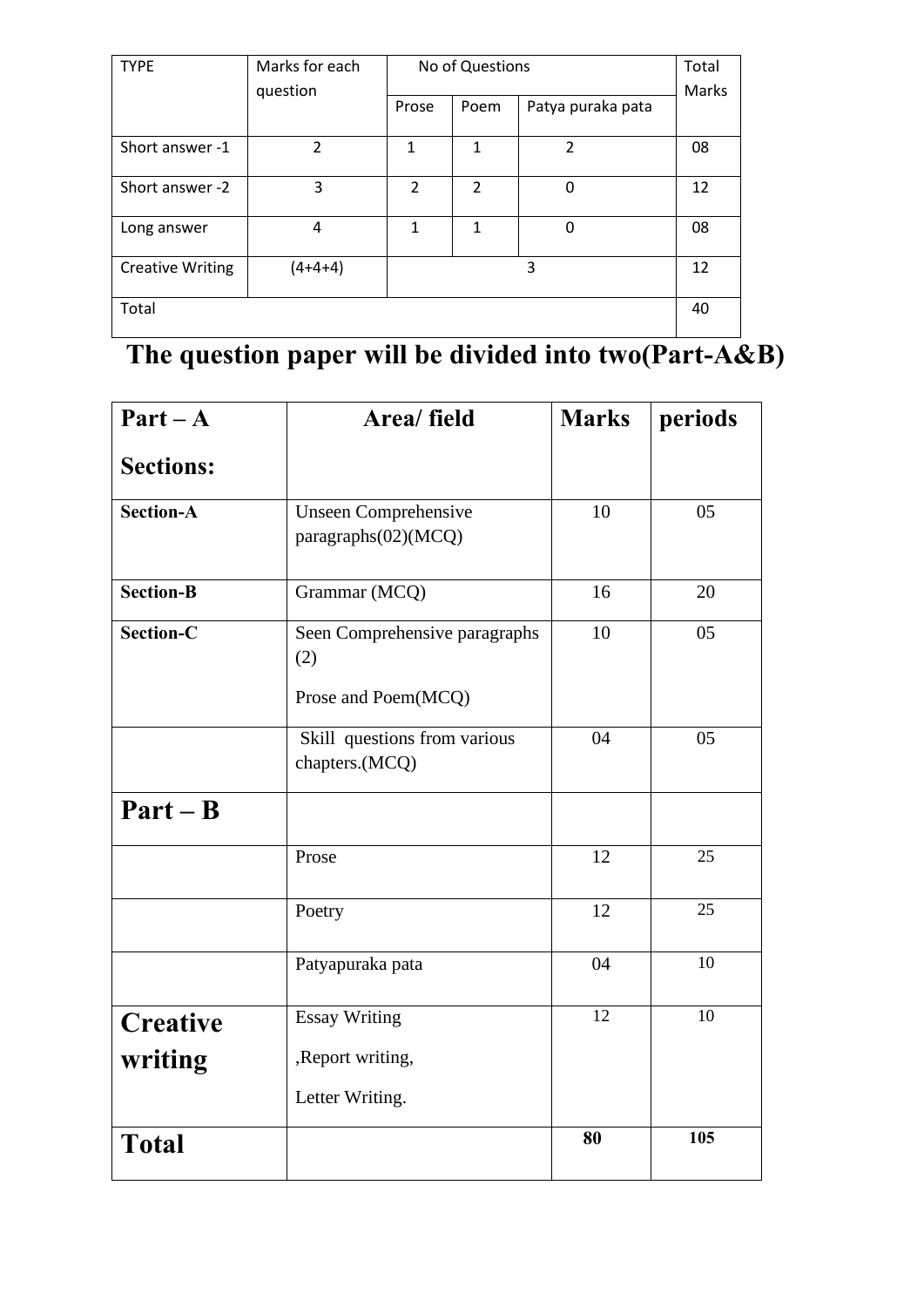### **DESIGN OF QUESTION PAPER**

| <b>Types of Questions</b>    | <b>No. of Questions</b> | <b>Total No. of Marks</b> |
|------------------------------|-------------------------|---------------------------|
| VSA - MCQs of 1 mark         | 40                      | 40                        |
| (53 Questions, 40 questions) |                         |                           |
| to be attempted)             |                         |                           |
| SA of 2 marks                | 04                      | 08                        |
| SA of 3 marks                | 04                      | 12                        |
| LA of 4 marks                | 02                      | 08                        |
| LA of 4marks                 | 03                      | 12                        |
| (Creative writing)           |                         |                           |
| <b>Total</b>                 | 53                      | 80                        |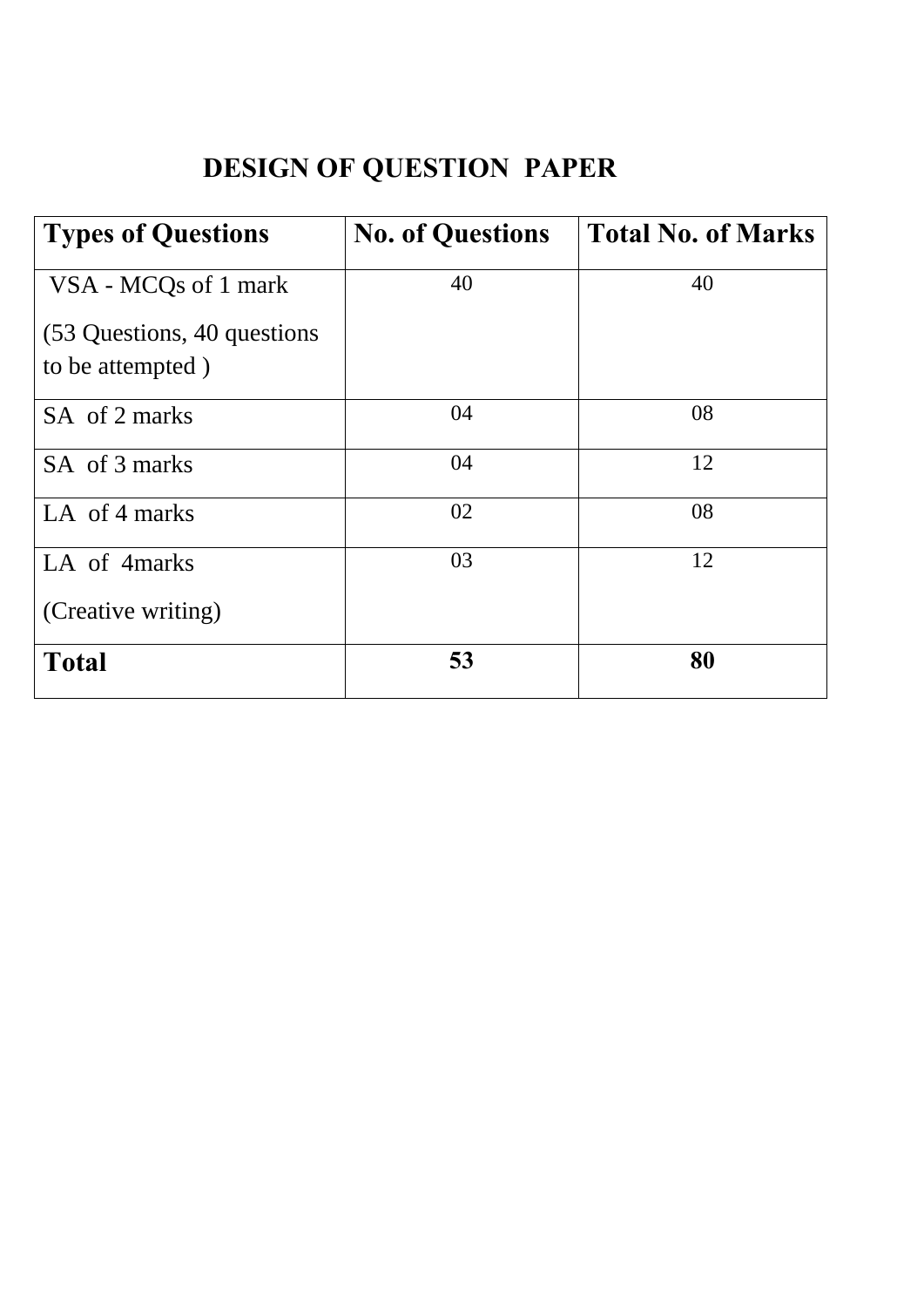### **CODE NO. 015 CLASS IX KANNADA APRIL 2022– MARCH 2023**

**One Paper** 3 Hours Max. Marks : 80

#### **PART - A**

| Section                       | Description                                                                                                                                                                                                                                                                                                                                                                                                                                                                                                                                                                                                                         | Type of       | Total | No of   |
|-------------------------------|-------------------------------------------------------------------------------------------------------------------------------------------------------------------------------------------------------------------------------------------------------------------------------------------------------------------------------------------------------------------------------------------------------------------------------------------------------------------------------------------------------------------------------------------------------------------------------------------------------------------------------------|---------------|-------|---------|
|                               |                                                                                                                                                                                                                                                                                                                                                                                                                                                                                                                                                                                                                                     | Questions     | Marks | Periods |
| A-Unseen<br>Comprehensio<br>n | Four unseen paragraphs of around 200 words out of<br>which only two needs to be attempted.<br>Five MCQs based on understanding, reasoning<br>analysis and Higher order thinking skills on each<br>paragraphs will be asked. Any two paragraphs will<br>be attempted                                                                                                                                                                                                                                                                                                                                                                 | $2(1X5) = 10$ | 10    | 05      |
| <b>B-Grammar</b>              | 19 MCQs of equal difficulty will be asked and<br>sixteen needs to be attempted.<br>Questions based on application and evaluation of<br>grammatical elements will be asked.<br>1.<br><b>CONTENTS: Different meaning</b><br>2.<br>Samaasa<br>3.<br>Sandhi<br>4.<br>Tatsama-Tadbhava<br>5.<br>Making sentences<br>6.<br>Synonyms and Antonyms<br>7.<br>Jodi Pada<br>8.<br>Dvirukti-Anukaranaavyaya<br>9.<br>Vibhakti Pratyaya<br>10. Analogy<br>11. Proverbs<br>12. Tense (Present/Past/Future)<br>13. Pronouns<br>14. Vaakya parivartane, Artha roopagalu<br>(Vidyarthaka, Nishedhaarthaka,<br>Sambhavanaarthaka)<br>Bhaavanaarthaka, | 1X16=16       | 16    | 20      |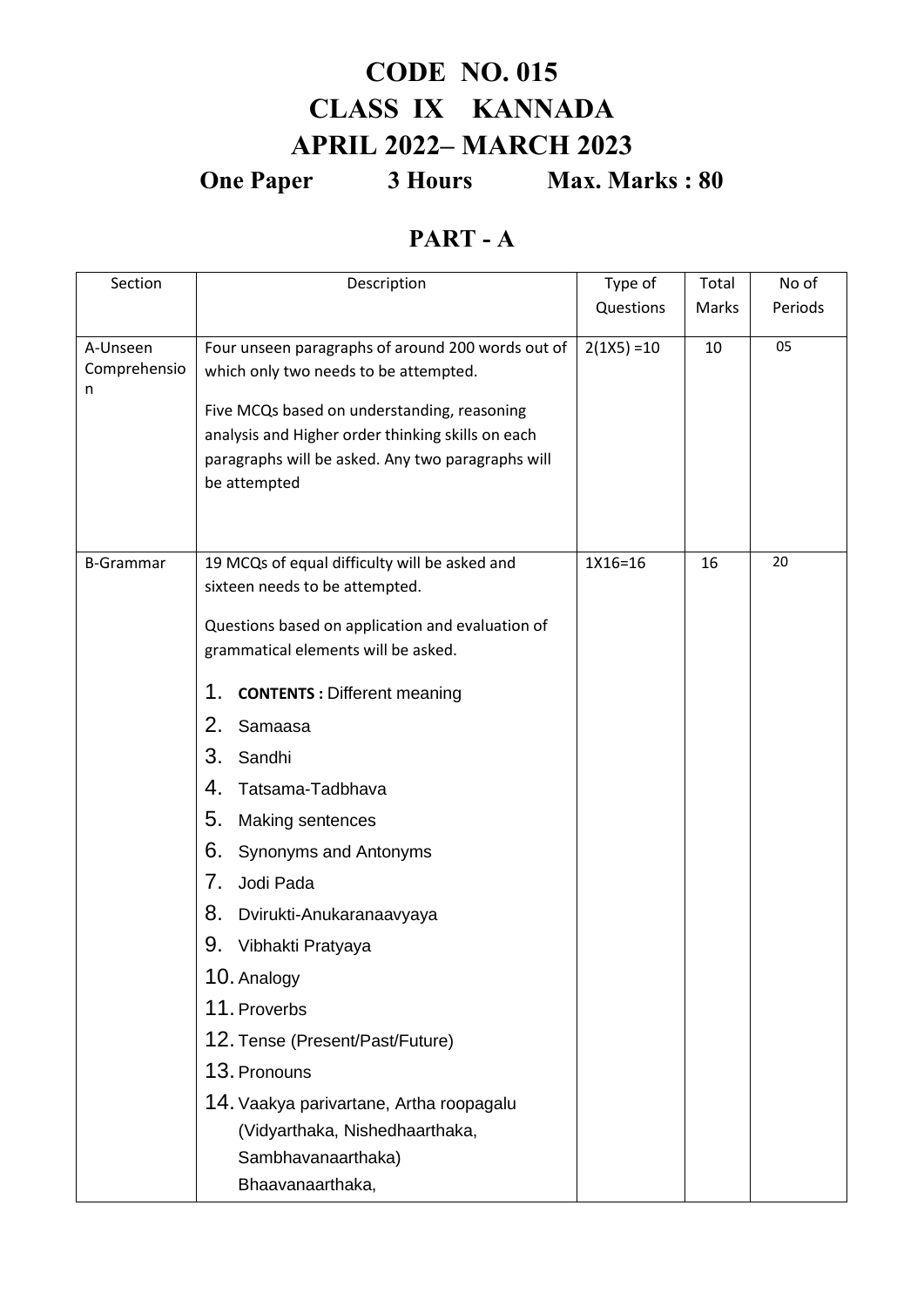|             | Aascharysuchaka, Prashnaarthaka                    |      |    |    |
|-------------|----------------------------------------------------|------|----|----|
|             | Vaakyagalu                                         |      |    |    |
|             | 15. Dhatu                                          |      |    |    |
|             | 16. Kaalapallata                                   |      |    |    |
|             | 17. Kartari-Karmani Prayoga                        |      |    |    |
|             | 18. Graamya-Graanthika Roopa                       |      |    |    |
|             | 19. Arthavyatyaasa                                 |      |    |    |
|             |                                                    |      |    |    |
|             |                                                    |      |    |    |
|             |                                                    |      |    |    |
| c-Main      | Seen Comprehension                                 | 1X10 | 10 | 5  |
| Course Book | Prose and Poem 5 MCQs on seen paragraph 100-       |      |    |    |
|             | 150 words and a poem of 100-150 words. Five        |      |    |    |
|             | MCQs on each to test, Evaluation, understanding of |      |    |    |
|             | style, central idea, tone, theme etc. Students may |      |    |    |
|             | be asked to identify various literary and poetic   |      |    |    |
|             | elements from prescribed text book                 |      |    |    |
|             | (a) Four MCQ based on above skills from various    | 1X4  | 04 | 05 |
|             | chapters. prescribed textbook.                     |      |    |    |
|             |                                                    |      |    |    |
| Total       |                                                    |      | 40 | 35 |
|             |                                                    |      |    |    |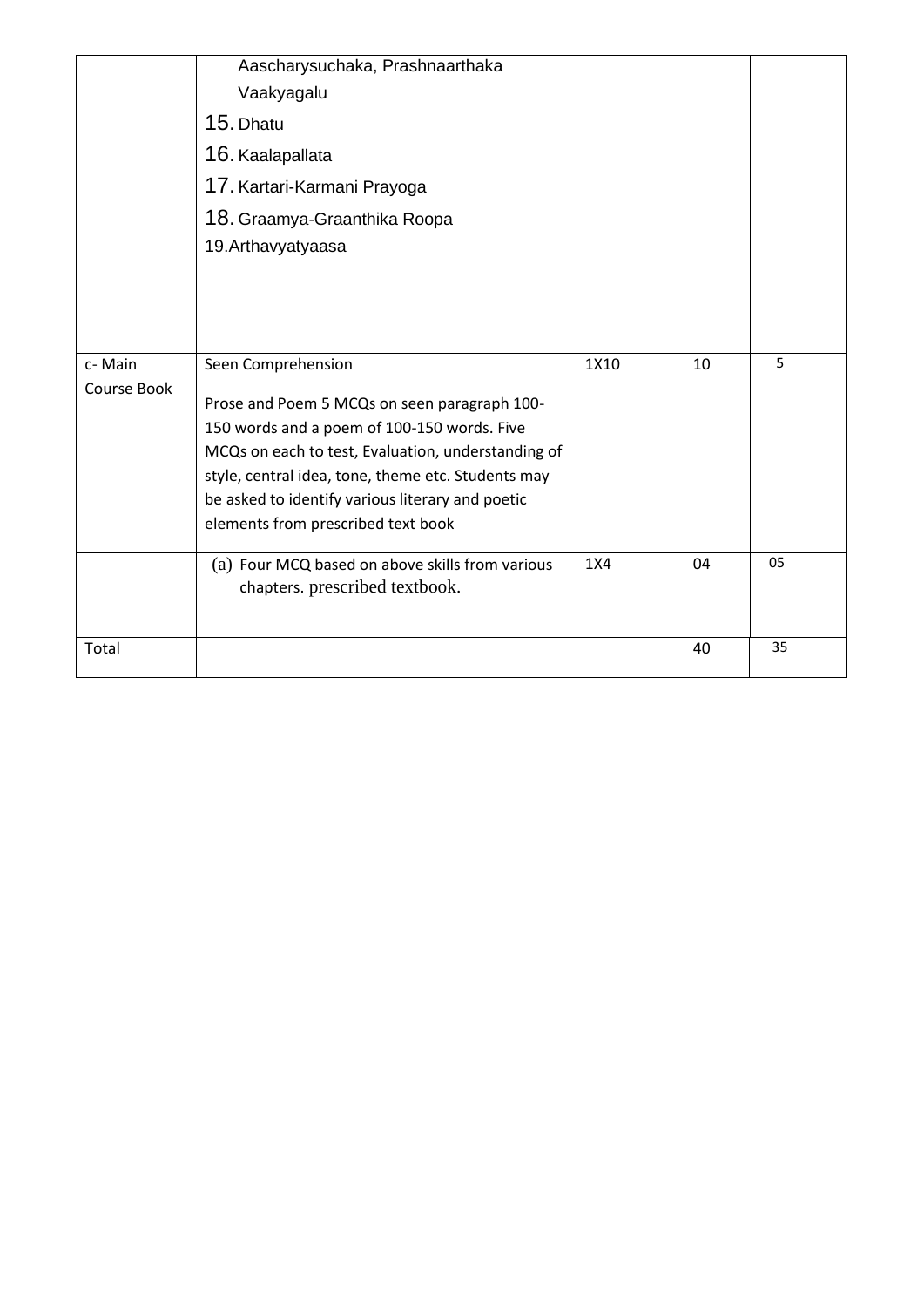#### **PART – B**

#### **Part – B (Descriptive type) Class :IX**

| Area              | <b>Marks</b> |
|-------------------|--------------|
| Prose             | 12           |
| Poetry            | 12           |
| Patya puraka pata | 04           |
| Creative writing  | 12           |
| <b>Total</b>      | 40           |

#### **Readings for detailed study (Literature)**

- **Prose : Below mentioned lessons need to be studied.**
- **Poetry : Below mentions poems need tobe studied.**
- **Patya puraka pata: Below mentioned lessons to be studied.**

**Prescribed books :** 

**Prescribed text book : Siri Kannada - 9 (Parishkrutha)** 

**Karnataka Pathya Pustaka Sangha (Reg),** 

 **# (R No. 4, 100 Feet Raste (Ring Road)** 

**Banashankari-3rd Phase, Bengaluru – 560085**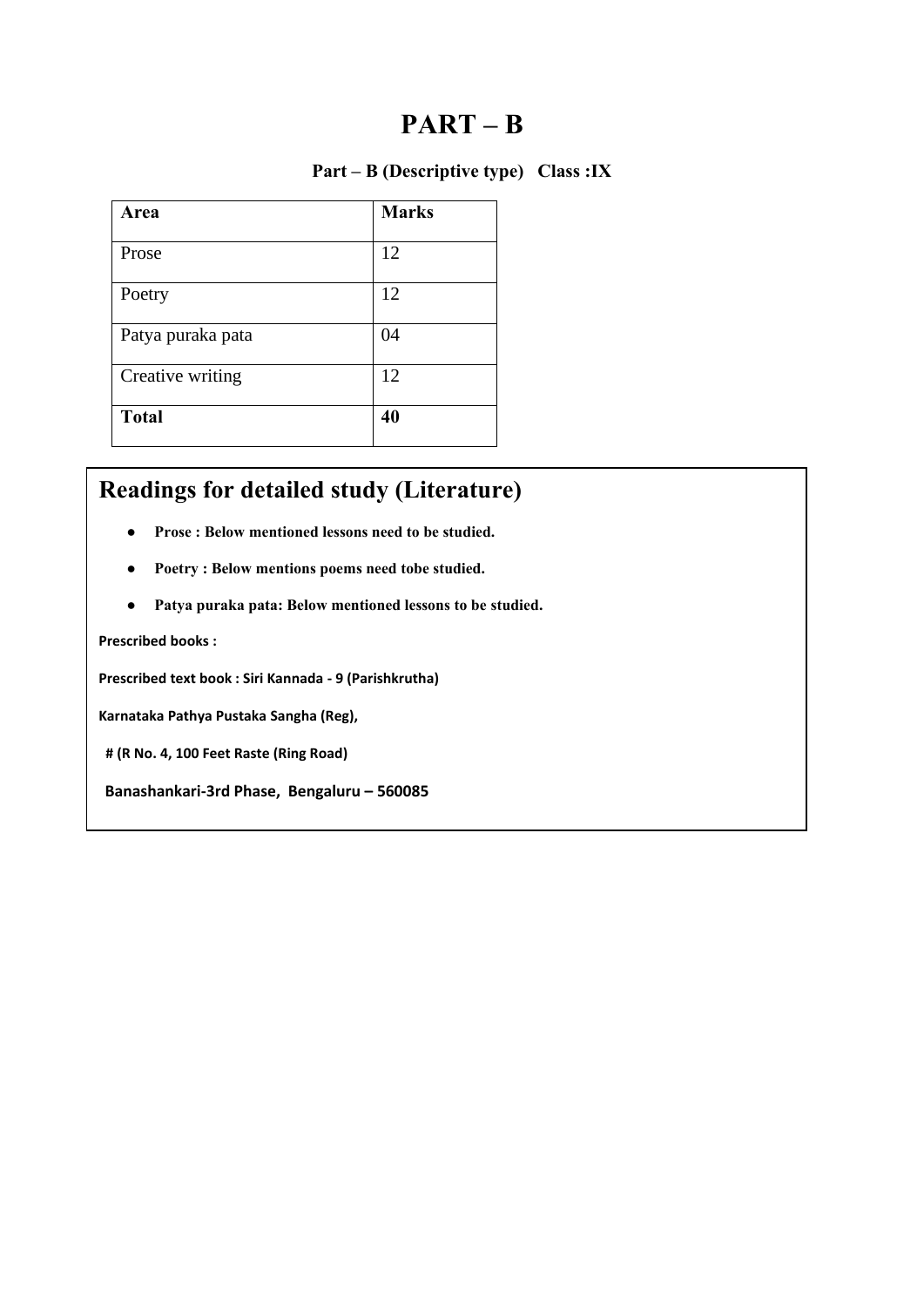| <b>SL</b>      | <b>Prose</b>                                  | No of Periods (25) |
|----------------|-----------------------------------------------|--------------------|
| N <sub>0</sub> |                                               |                    |
| $\mathbf{1}$   | Kannada Moulvi                                | 05                 |
| $\overline{2}$ | Bedagina Taana Jayapura                       | 05                 |
| 3              | Adarsha Shikshaka Sarvepalli RadhaKrishnan    | 05                 |
| $\overline{4}$ | Janapada kalegala vaibhava                    | 05                 |
| 5              | Haralile                                      | 05                 |
|                | Poems                                         | No of Periods(25)  |
| $\mathbf{1}$   | Hosa Haadu                                    | 05                 |
| $\overline{2}$ | Paarivaalagalu                                | 05                 |
| 3              | Marali Manege                                 | 05                 |
| $\overline{4}$ | Ninna Muttina Sattigeyannittu Salahu          | 05                 |
| 5              | Kannada Naadu Nudi                            | 05                 |
|                | PathyaPurvakaAdhyayana                        | No of Periods(10)  |
|                | :(Non-detailed portion in the same text book) |                    |
| $\mathbf{1}$   | Gunasagari Pandari Bai                        | 03                 |
| $\overline{2}$ | Ramzan Surakumbha                             | 03                 |
| 3              | Nannase                                       | 02                 |
| $\overline{4}$ | Urida Baduku                                  | 02                 |
|                | <b>Creative writing</b>                       | No of Periods(10)  |
| 1.             | <b>Essay Writing</b>                          | 04                 |
| $\overline{2}$ | Report writing                                | 03                 |
| 3.             | Letter Writing                                | 03                 |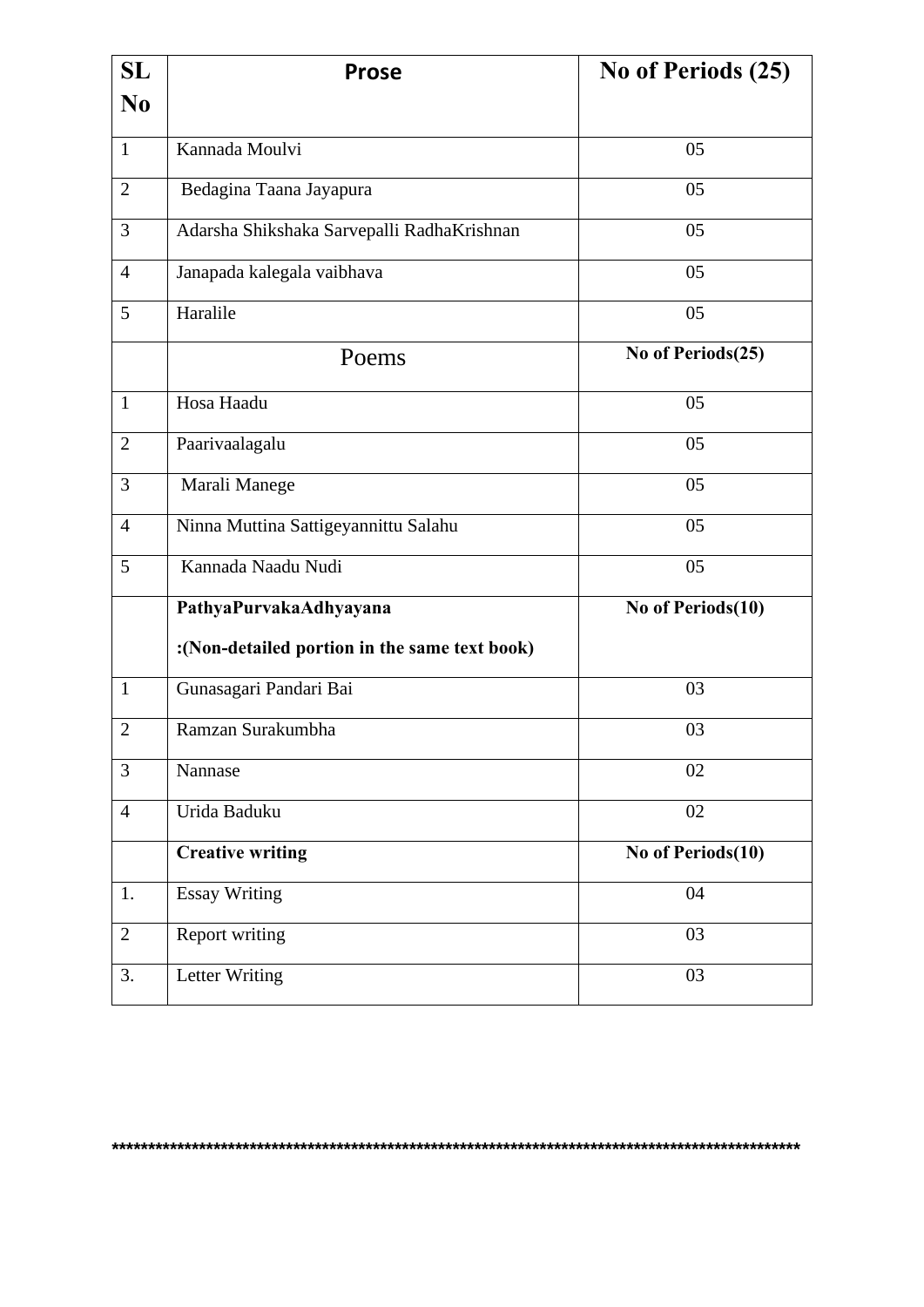## **KANNADA CODE: 015 CLASS X : (APRIL 2022 – MARCH 2023) SUBJECT: KANNADA 2022-23**

### **CLASS -X**

#### **Component wise allocation of marks**

**One Paper** Time: 3 Hours Max. Marks: 80

- Paper will be of two parts A and B. Part A will of fifty percent weightage i.e. 40 marks
- Part A will have all MCQs. Part A will have internal choice of 33 percent in equal difficulty questions
- Part-A therefore have 53 (1)marker MCQs
- Part B will be of Descriptive type and have a weightage of fifty percent i.e. 40 marks
- Part B will have Short Answer ,Long Answer and Essay type questions with a choice of 33 percent(again 13-14 marks)

A feasible design can be the following

| Section              | Description                                                                                                                                                        | Type of       | Total        |
|----------------------|--------------------------------------------------------------------------------------------------------------------------------------------------------------------|---------------|--------------|
|                      |                                                                                                                                                                    | Questions     | <b>Marks</b> |
| A- Unseen<br>Compreh | Four unseen paragraphs of around 200 words out of<br>which only two needs to be attempted.                                                                         | $2(1X5) = 10$ | 10           |
| ension               | Five MCQs based on understanding, reasoning analysis<br>and Higher order thinking skills on each paragraphs will<br>be asked. Any two paragraphs will be attempted |               |              |
| $B -$<br>Grammar     | 19 MCQs of equal difficulty will be asked and sixteen<br>needs to be attempted.                                                                                    | $1X16=16$     | 16           |
|                      | Questions based on application and evaluation of<br>grammatical elements will be asked.                                                                            |               |              |
| c-Main<br>Course     | Seen Comprehension                                                                                                                                                 | 1X10          | 10           |
| <b>Book</b>          | Prose and Poem 5 MCQs on seen paragraph 100-150<br>words and a poem of 100-150 words. Five MCQs on                                                                 |               |              |
|                      | each to test, Evaluation, understanding of style, central                                                                                                          |               |              |
|                      | idea, tone, theme etc. Students may be asked to<br>identify various literary and poetic elements.                                                                  |               |              |
|                      | Four MCQ based on above skills from various chapters.                                                                                                              | 1X4           | 04           |
| Total                |                                                                                                                                                                    |               | 40           |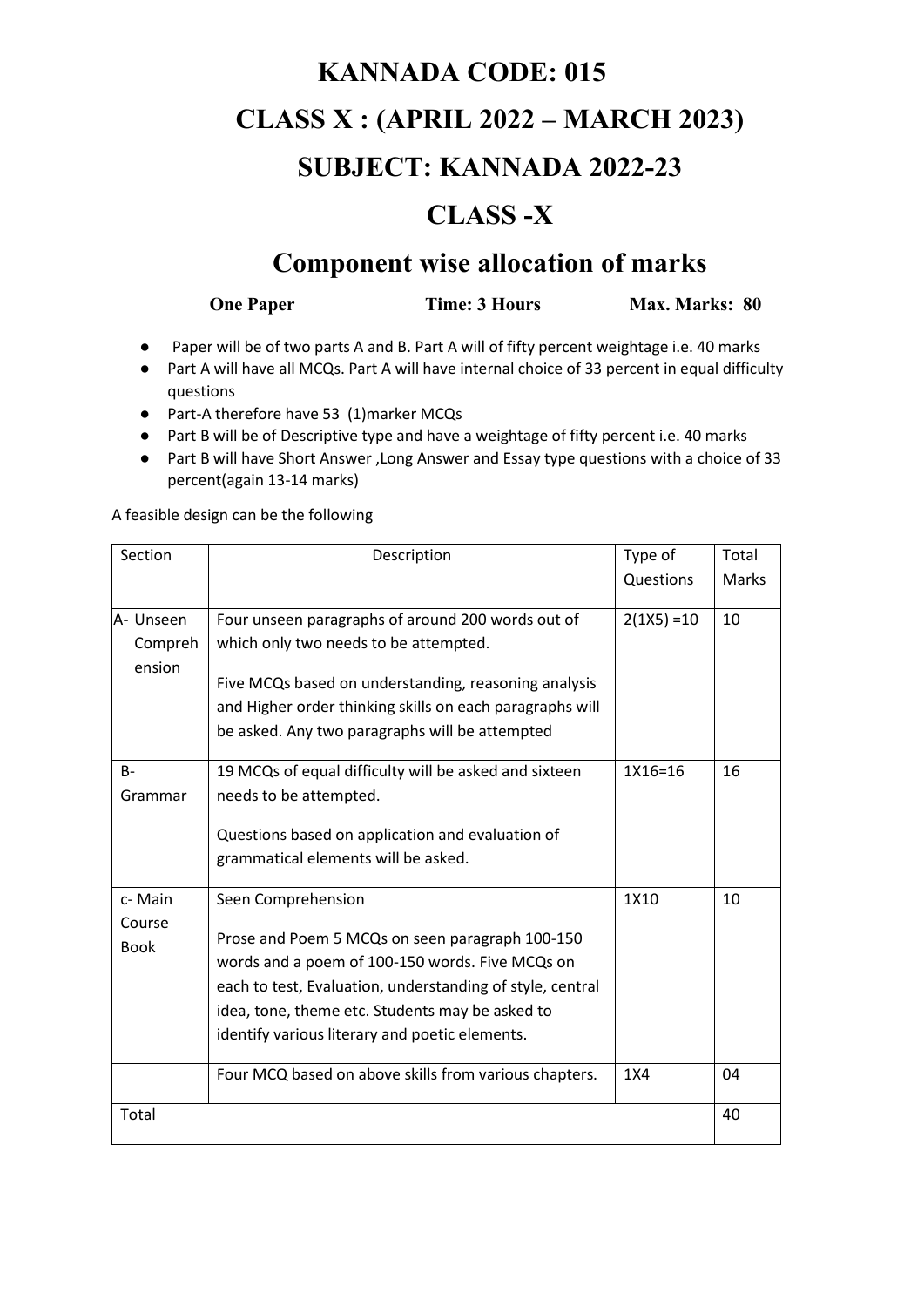| <b>TYPE</b>             | Marks for each | No of Questions |                |                   | Total |
|-------------------------|----------------|-----------------|----------------|-------------------|-------|
|                         | question       | Prose           | Poem           | Patya puraka pata | Marks |
| Short answer -1         | $\mathfrak{p}$ | 1               | 1              | $\overline{2}$    | 08    |
| Short answer -2         | 3              | $\overline{2}$  | $\overline{2}$ | 0                 | 12    |
| Long answer             | 4              | 1               | 1              | 0                 | 08    |
| <b>Creative Writing</b> | $(4+4+4)$      |                 |                | 3                 | 12    |
| Total                   |                |                 |                |                   | 40    |

### **The question paper will be divided into two(Part-A&B)**

| $Part - A$                                                                      | Area/ field                                                  | <b>Marks</b> | periods |
|---------------------------------------------------------------------------------|--------------------------------------------------------------|--------------|---------|
| <b>Sections:</b>                                                                |                                                              |              |         |
| <b>Section-A</b><br><b>Unseen Comprehensive</b><br>paragraphs(02)(MCQ)          |                                                              | 10           | 05      |
| <b>Section-B</b>                                                                | Grammar (MCQ)                                                | 16           | 20      |
| <b>Section-C</b><br>Seen Comprehensive paragraphs<br>(2)<br>Prose and Poem(MCQ) |                                                              | 10           | 05      |
|                                                                                 | Skill questions from various<br>chapters.(MCQ)               | 04           | 05      |
| $Part - B$                                                                      |                                                              |              |         |
|                                                                                 | Prose                                                        | 12           | 25      |
|                                                                                 | Poetry                                                       | 12           | 25      |
|                                                                                 | Patyapuraka pata                                             | 04           | 10      |
| <b>Creative</b><br>writing                                                      | <b>Essay Writing</b><br>, Report writing,<br>Letter Writing. | 12           | 10      |
| <b>Total</b>                                                                    |                                                              | 80           | 105     |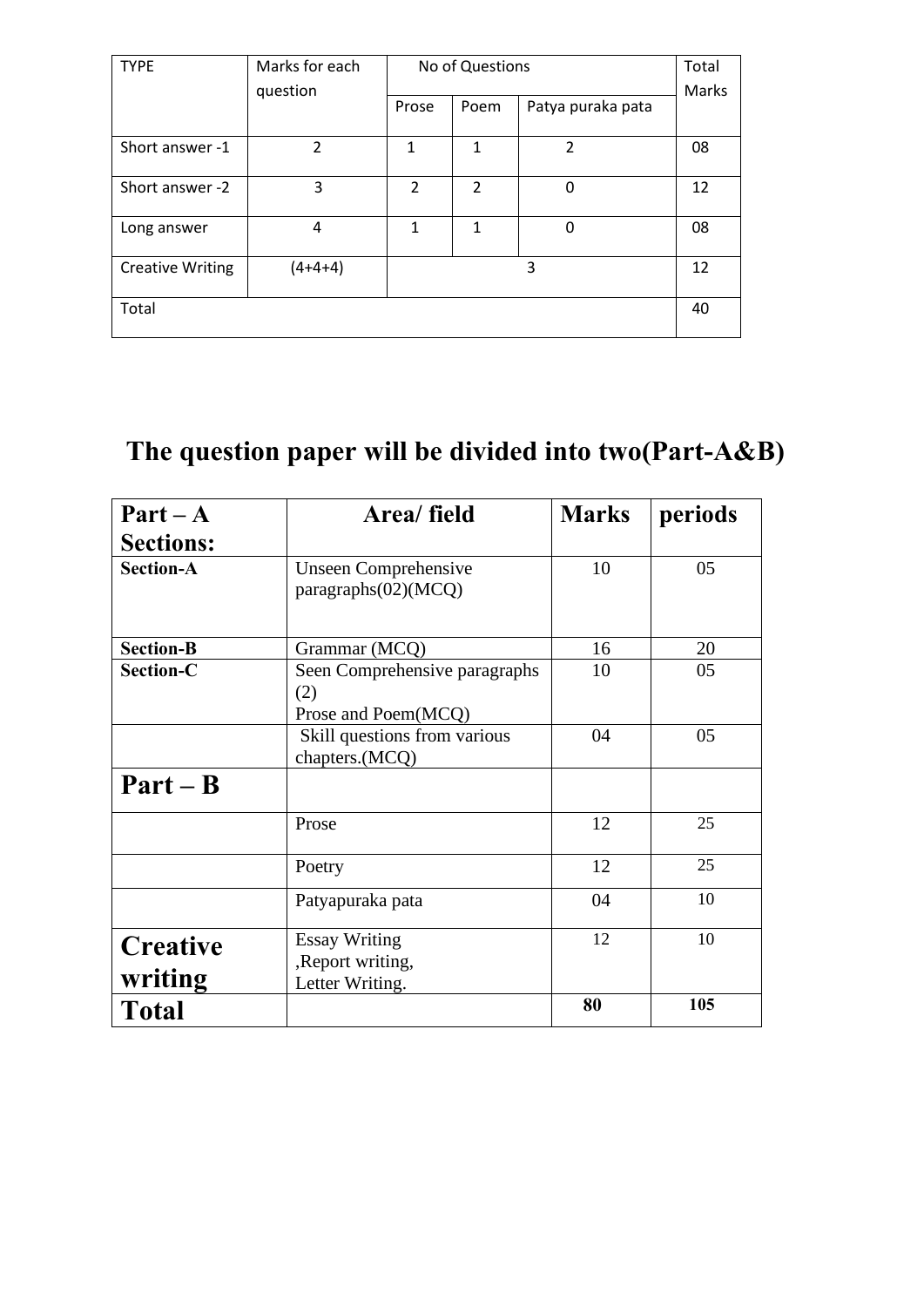### **DESIGN OF QUESTION PAPER**

| <b>Types of Questions</b>    | <b>No. of Questions</b> | <b>Total No. of Marks</b> |
|------------------------------|-------------------------|---------------------------|
| VSA - MCQs of 1 mark         | 40                      | 40                        |
| (53 Questions, 40 questions) |                         |                           |
| to be attempted)             |                         |                           |
| SA of 2 marks                | 04                      | 08                        |
| SA of 3 marks                | 04                      | 12                        |
| LA of 4 marks                | 02                      | 08                        |
| LA of 4 marks                | 03                      | 12                        |
| (Creative writing)           |                         |                           |
| <b>Total</b>                 | 53                      | 80                        |

### **CODE NO. 015 CLASS X KANNADA APRIL 2022– MARCH 2023 One Paper** 3 Hours Max. Marks : 80

#### **PART - A**

| Section                       | Description                                                                                                                                                                                                                                                                                                 | Type of       | Total | No of   |
|-------------------------------|-------------------------------------------------------------------------------------------------------------------------------------------------------------------------------------------------------------------------------------------------------------------------------------------------------------|---------------|-------|---------|
|                               |                                                                                                                                                                                                                                                                                                             | Questions     | Marks | Periods |
| A-Unseen<br>Comprehensio<br>n | Four unseen paragraphs of around 200 words out of<br>which only two needs to be attempted.<br>Five MCQs based on understanding, reasoning<br>analysis and Higher order thinking skills on each<br>paragraphs will be asked. Any two paragraphs will<br>be attempted                                         | $2(1X5) = 10$ | 10    | 05      |
| <b>B-Grammar</b>              | 19 MCQs of equal difficulty will be asked and<br>sixteen needs to be attempted.<br>Questions based on application and evaluation of<br>grammatical elements will be asked.<br><b>CONTENTS: Different meaning</b><br>1.<br>2.<br>Samaasa<br>З.<br>Sandhi<br>Tatsama-Tadbhava<br>4.<br>5.<br>Making sentences | 1X16=16       | 16    | 20      |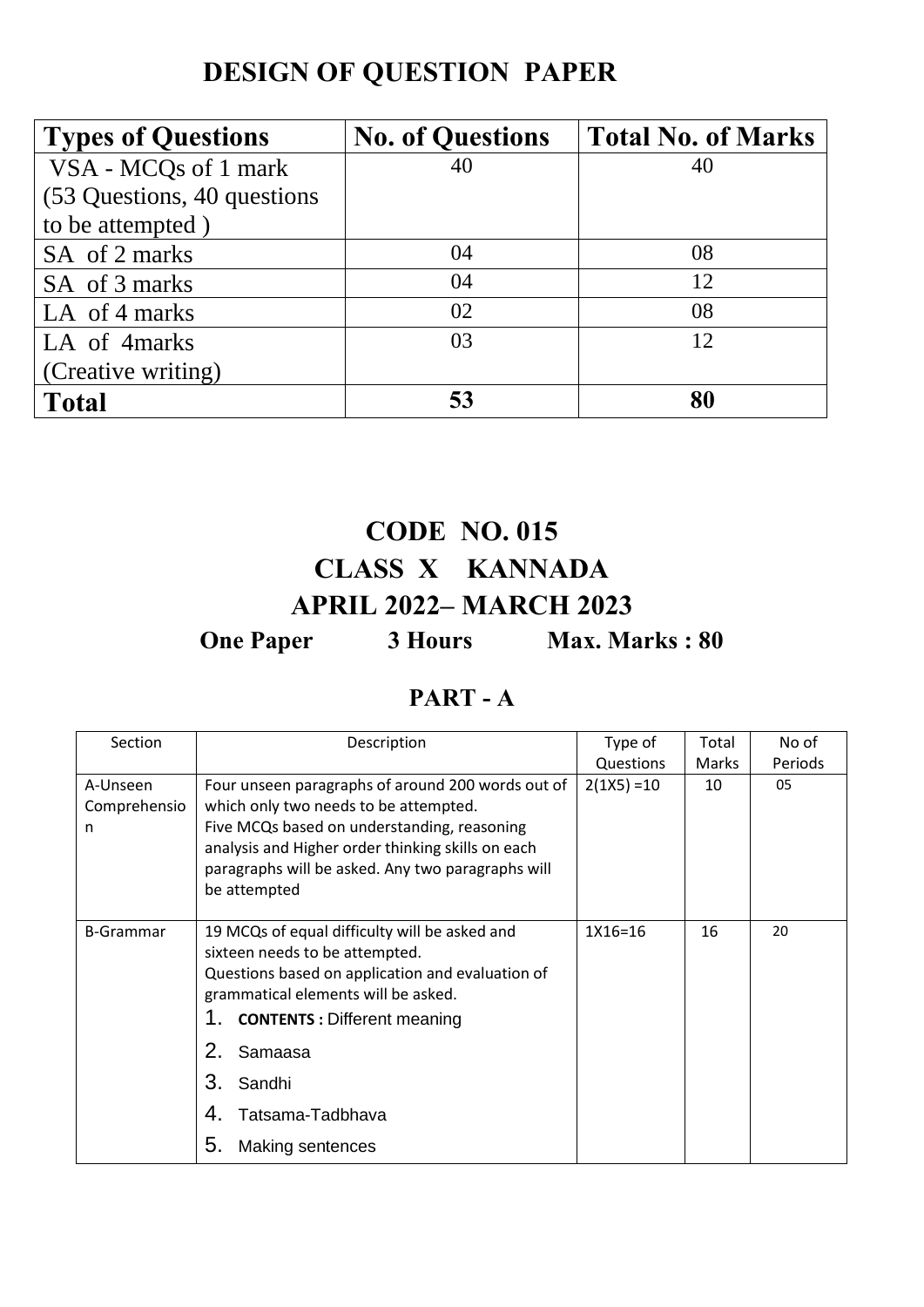|                       | 6.<br>Synonyms and Antonyms                                                                                                                                                                                                                                                                                             |      |    |    |
|-----------------------|-------------------------------------------------------------------------------------------------------------------------------------------------------------------------------------------------------------------------------------------------------------------------------------------------------------------------|------|----|----|
|                       | 7.<br>Jodi Pada                                                                                                                                                                                                                                                                                                         |      |    |    |
|                       | 8.<br>Dvirukti-Anukaranaavyaya                                                                                                                                                                                                                                                                                          |      |    |    |
|                       | 9.<br>Vibhakti Pratyaya                                                                                                                                                                                                                                                                                                 |      |    |    |
|                       | 10. Analogy                                                                                                                                                                                                                                                                                                             |      |    |    |
|                       | 11. Proverbs                                                                                                                                                                                                                                                                                                            |      |    |    |
|                       | 12. Tense (Present/Past/Future)                                                                                                                                                                                                                                                                                         |      |    |    |
|                       | 13. Pronouns                                                                                                                                                                                                                                                                                                            |      |    |    |
|                       | 14. Vaakya parivartane, Artha roopagalu<br>(Vidyarthaka, Nishedhaarthaka,<br>Sambhavanaarthaka)<br>Bhaavanaarthaka,<br>Aascharysuchaka, Prashnaarthaka<br>Vaakyagalu<br>15. Dhatu<br>16. Kaalapallata<br>17. Kartari-Karmani Prayoga<br>18. Graamya-Graanthika Roopa<br>19. Arthavyatyaasa                              |      |    |    |
| c-Main<br>Course Book | Seen Comprehension<br>Prose and Poem 5 MCQs on seen paragraph 100-<br>150 words and a poem of 100-150 words. Five<br>MCQs on each to test, Evaluation, understanding of<br>style, central idea, tone, theme etc. Students may<br>be asked to identify various literary and poetic<br>elements from prescribed text book | 1X10 | 10 | 5  |
|                       | Four MCQ based on above skills from various                                                                                                                                                                                                                                                                             | 1X4  | 04 | 05 |
|                       | chapters. prescribed textbook.                                                                                                                                                                                                                                                                                          |      |    |    |
| Total                 |                                                                                                                                                                                                                                                                                                                         |      | 40 | 35 |